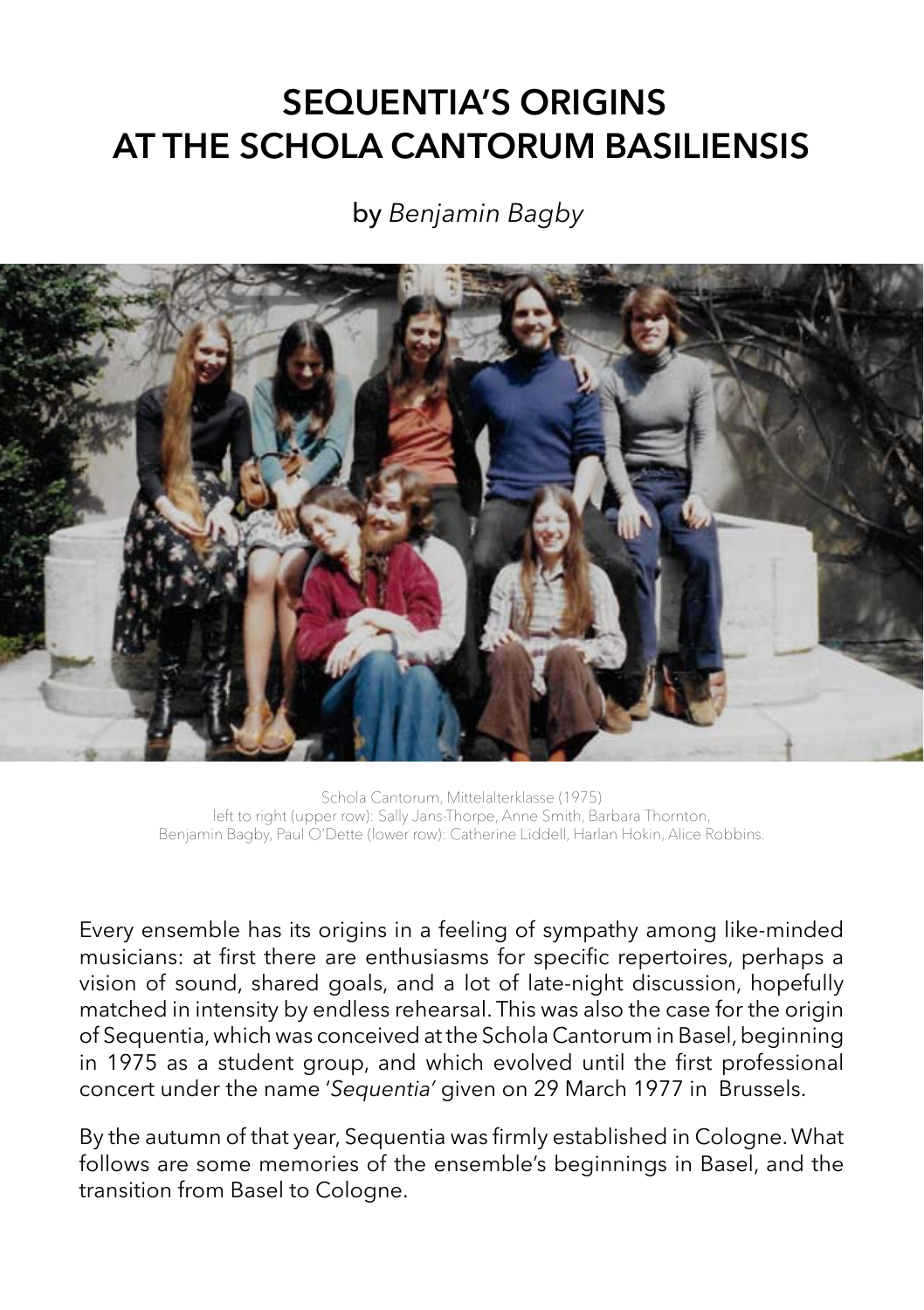The crucible in which Sequentia was forged was the medieval music performance class of the ensemble *Studio der frühen Musik*, under the general direction of Thomas Binkley. As part of a unique new diploma program for medieval and renaissance music at the Schola Cantorum Basiliensis, called into life by Wulf Arlt in 1972, their ensemble had been invited to move to Basel from its longtime base in Munich.

vocalists Harlan Hokin, Sally Jans-Thorpe, Pilar Figueras, Barbara Thornton and Benjamin Bagby. Sometimes Hopkinson Smith would also sit in, and in subsequent years we were joined by others, such as Sigrid Lee & Dana Maiben (vielles), and Candace Smith & Willem de Waal (voices). I think every one of these musicians would agree today that those were extremely intense years in Basel.



Studio der frühen Musik (ca. 1970) : left to right: Sterling Jones, Richard Levitt, Andrea von Ramm, Thomas Binkley

The four members of the Studio made up the performance faculty in our program. The voice students worked principally with Andrea von Ramm but also with Richard Levitt, and the instrumentalists with both Binkley and string-player Sterling Jones. In addition to the intense practical work with these performers, the students in the program also studied theoretical subjects with Karin Paulsmeier (notation), Markus Jans (counterpoint and analysis), Christopher Schmidt (ear training, chant) and Wulf Arlt (music history). Another occasional teacher on the scene was the tenor Nigel Rogers, who had been a member of the Studio in its earlier years. Members of the 'Mittelalterklasse' in 1974-75 included Anne Smith (flutes), Paul O'Dette (lute), Alice Robbins (vielle), Catherine Liddell (lute, psaltery) and

The Studio der frühen Musik, founded in Munich in the late 1950's, was a wellknown ensemble throughout the 1960's and until it ceased performing in 1977. The ensemble always maintained an identity as a quartet (in fact they were known in North America as *The Early Music Quartet*), and in that formation they toured worldwide under the auspices of the Goethe-Institut. During those long tours, they maintained a disciplined schedule of rehearsal: Thomas Binkley, the group's de facto director, always insisted that a touring ensemble should know three full concert programs by memory, with a fourth in development. But they also enjoyed life on the road, which in those days was glamorous and care-free in a way we can hardly imagine today.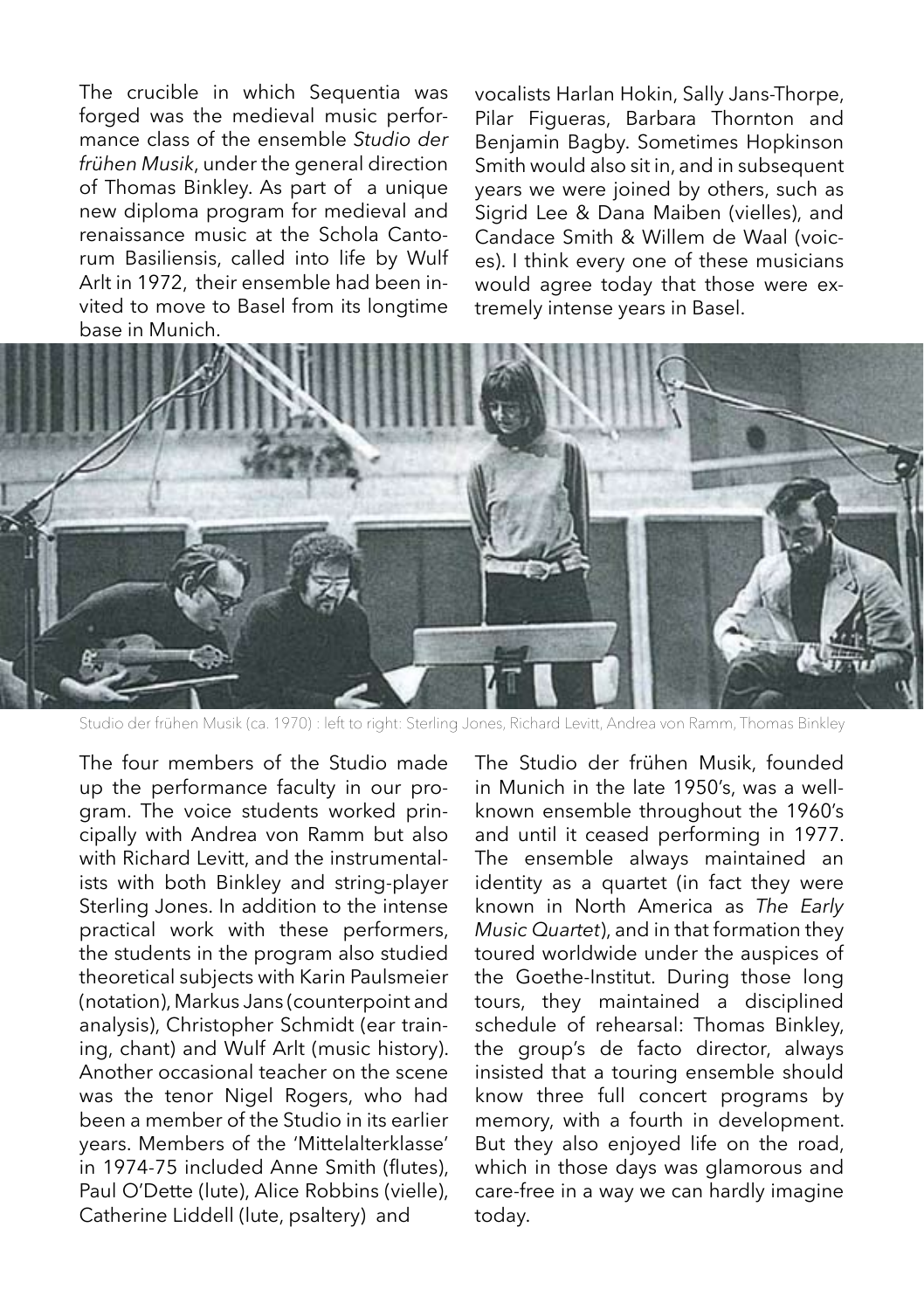Although originally conceived as a more generalized early music ensemble (as was usual in the 1960's), the Studio's focus rapidly turned towards medieval music, gaining an international profile with the release of multiple ground-breaking LPs on the Telefunken label '*Das Alte Werk*' and later the '*Reflexe*' series of EMI. It's difficult today to understand the importance of those releases in their time, and the sensation they caused among critics, music-lovers and especially students. The period of the Studio's greatest recording activity included some of their first years in Basel (1973-77), and in fact several students in the medieval music program were invited to participate in these recordings, giving the 'Mittelalterklasse' an enormous cohesion, optimism for the future, and a professional sense of mission.

The center of the medieval program experience was a daily meeting between students and Thomas Binkley (often joined by Sterling Jones or Andrea von Ramm) which took place in the theninfamous Zimmer 1 of the Schola. This small room had been allotted to the Studio as their own dedicated domain, and housed their library of performing editions, books and musical instruments. It was a true 'atelier' in the sense of a practical working space. Students would cram into that room every day for hours on end, working out performance issues and being trained in a particularly rigorous – and not always very humane – approach to the basic questions of how text, voice and instrument might interact in a given medieval repertoire. The sessions were held in German, even though there was usually not one native German-speaker in the group. The intensity and stress-level of that daily musical encounter is difficult to imagine today – it was actually more like martial-arts training, challenging us intellectually, musically and emotionally. It was confrontational, demanding and frustrating work, but also extremely

stimulating. We emerged from the humid fog of Zimmer 1 always dazed, often angered, sometimes enlightened, but always provoked to move on to a new level of excellence and understanding. Out of this class a number of different ad hoc student ensembles were formed, some of them for specific concerts, others for class recitals. The most memorable of these was a Guillaume de Machaut "marathon concert" which followed an entire semester dedicated to studying and memorizing the works of that one composer. The medieval program also represented the Schola to the outside world by sending student ensembles to perform in other cities such as Geneva, Freiburg and Zürich.



Schola Cantorum student ensemble (concert in Freiburg, 1976)

(front): Barbara Thornton, Sigrid Lee,Sally Jans-Thorpe, Alice Robbins, Dana Maiben (behind): Benjamin Bagby, Harlan Hokin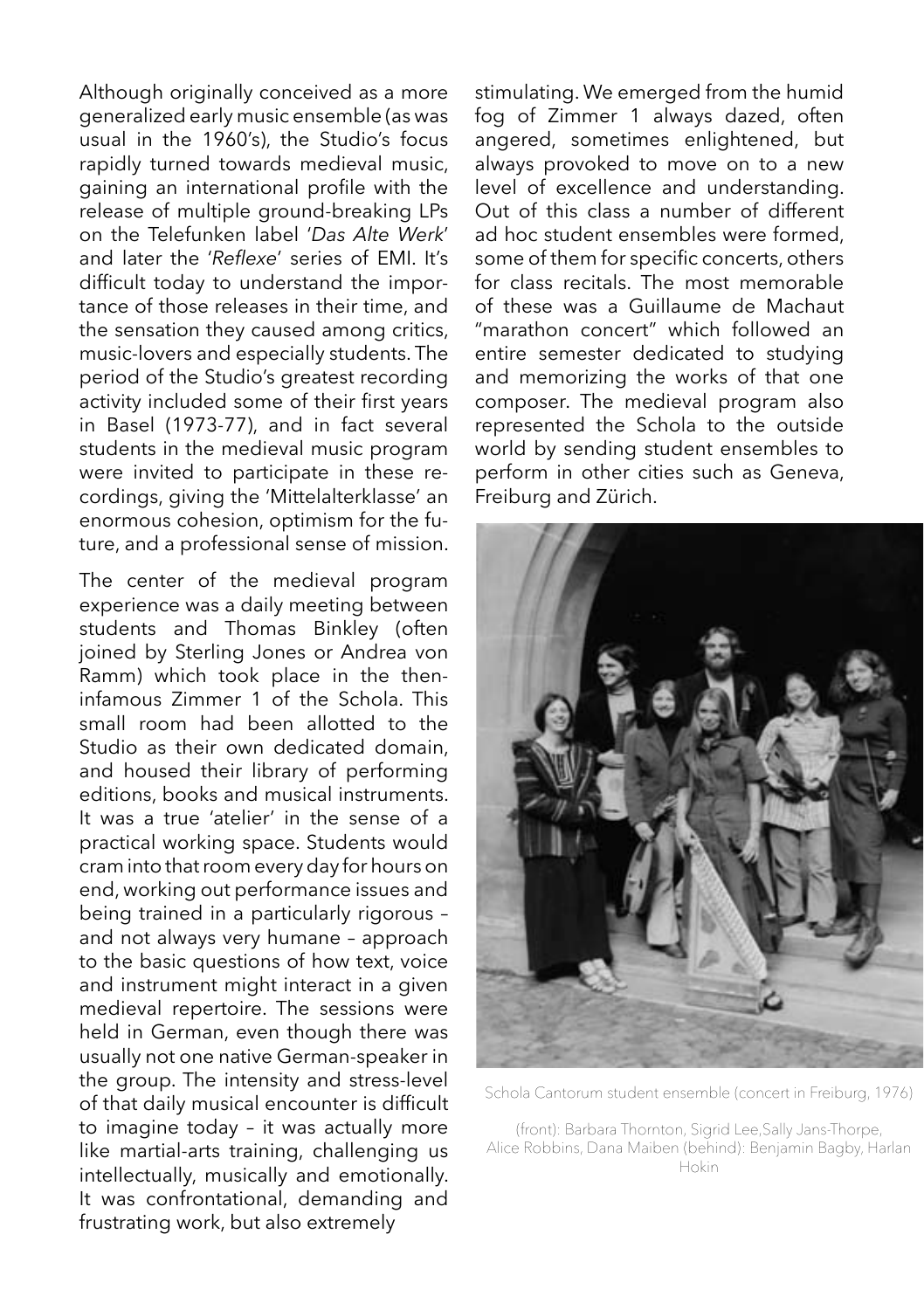The most ambitious of these expeditions was an October 1975 concert tour organized by Andrea von Ramm, using her many contacts at the Goethe-Institut, and generously supported by the Schola's cofounder and benefactor, Paul Sacher. She planned a concert tour with performances in Istanbul, Teheran, Shiraz, and Athens. A student ensemble called 'Ensemble Médiéval de Bâle', also featuring Andrea as vocalist, would perform a mixed program of medieval song, but also meet with local musicians, engage in 'cultural exchanges', learning about the musical traditions of the host country. The aspect of this tour which made it unlike any other, before or since: we all travelled by train from Basel to Munich, and then on the 'Orient Express' to Istanbul, finally from Istanbul across Turkey and eastern Iran to Teheran. All of the rehearsals took place in our old sleeping car as we slowly rambled across Yugoslavia, Bulgaria, and later, the vast Anatolian plain. We arrived 24 hours late in Teheran, exhausted, dehydrated and filthy, just hours before our first performance at the university. It was the kind of crazy and unpredictable adventure which only young musicians can survive. A complete documentation of the trip is stored in the archives of the Paul Sacher Stiftung in Basel, and somewhere in the Turkish TV archives in Istanbul there may still exist the tape of a recording we filmed in their studios. Returning to Basel in October from this magical and epic voyage, we were immediately plunged again into the reality of Zimmer 1.

At the end of 1975 it was becoming clear that a more committed and autonomous student ensemble needed to take shape, but it was a long time coming. Barbara Thornton had come to Basel in 1973 (after a brief interlude at the opera studio in Zürich), attracted to the medieval program by her encounters with Andrea von Ramm and the recordings of the Studio.

Previous to this, she had studied music and voice in New York City (Sarah Lawrence College), and then spent several years studying voice at the Amsterdam Conservatory, drawn specifically to that city's thriving early music scene. I had arrived in Basel in 1974, coming from studies in America (Oberlin Conservatory) and from a period of working professionally in New York City, for the New York Pro Musica Antiqua. Since the opportunities for serious study of medieval music in the USA were non-existent in those days, I moved to Europe (with the aid of a fellowship from the Watson Foundation) in order to pursue an intense study of medieval song. I had been passionately involved with medieval music since the age of 16, but always remained an autodidact, searching for guidance. When I learned about the medieval program at the Schola, it seemed like a dream come true. In this sense, Barbara and I were among kindred spirits from similar backgrounds (and many of these from the USA), all coming to Basel for the same reason. The two of us first met in 1974 at Andrea von Ramm's summer house in the Istrian village of Groznjan (now in Croatia), where Andrea hosted a 2-week summer course on the songs of the troubadours. We each had our strengths and weaknesses, but we shared a passion for performance, a desire to study, and a commitment to excellence. We also had our share of disagreements, but that made for a creative tension in the working situation which was to serve us well in the years to come. By February 1976 we were sharing an apartment in Klein-Basel.

It was during this period that Barbara Thornton and I resolved to create something new, different from the Studio in sound, approach and repertoire, but still informed by the Studio's sense of adventure, intellectual curiosity and professialism.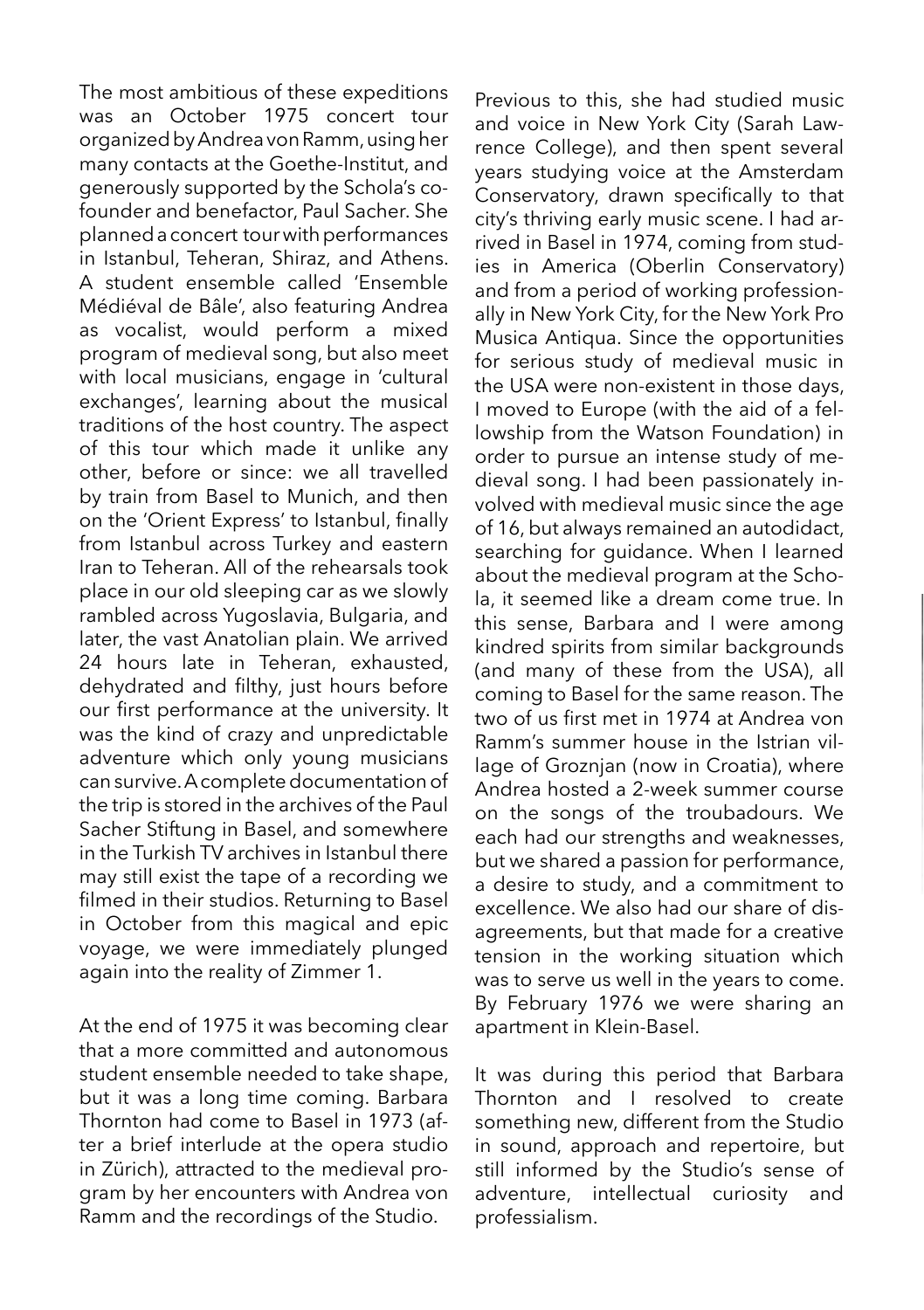Our focus was always on the 12<sup>th</sup> and 13<sup>th</sup> centuries, and especially monophonic song in all its manifestations. In the autumn of 1976 we were both beginning to research and write our diploma theses: she was working on Aquitanian vocal style, and I was involved with the planctus in the 12<sup>th</sup> and 13<sup>th</sup> centuries. We shared one old mechanical typewriter (which Andrea had bought for us) and took turns clattering out our pages of endless analyses of which we imagined Binkley or Wulf Arlt would approve. One evening, each in a different room – she was reading about Old French lais and I was studying something by Bruno Stäblein – we simultaneously called out: 'Sequentia – wouldn't that be a logical name for our ensemble?' It was done.



Proto-Sequentia (Festival de Saintes, 1976) Barbara Thornton, Benjamin Bagby, Sigrid Lee, Harlan Hokin, Dana Maiben

By the following winter, as we were planning our joint diploma concert, the idea was taking shape of a future for our ensemble. The Diplomkonzert itself, which took place in the St.- Alban- Kirche in February 1977, was a program of music around the figure of Aliénor d'Aquitaine and the Plantagenet dynasty. Basically, it was the first concert of Sequentia.

One month later, we performed a similar program in Brussels and elsewhere in Flanders, but for the first time under the name Sequentia. We began planning in earnest for a life after Basel.

As the final semester ended, Binkley began to plan his own departure from Basel and from his own ensemble, to take his young family to live in rural California. The Basel period came to a close for Barbara and me following our diplomas, since it was clear that we could not remain in Switzerland as freelance foreign musicians, and we had never even considered returning to America. In conversations with Binkley we learned a lot about the advantages of living and working as freelance artists in Germany (then West Germany). At that time, we were considering relocating to three candidate cities: Brussels, Berlin, and Cologne. We made exploratory trips to visit these places and get a feel for the musical life in each. In the end, it was clear that Cologne was the best candidate (although in those days a much less charming place to live than it later became). Barbara and I discussed the idea with several Schola colleagues who might have felt a similar motivation, and be willing to join us in Cologne for the venture called Sequentia. But in the end, we were the only two ready to make this huge leap into the unknown.



Proto-Sequentia (Festival de Saintes, 1976) Benjamin Bagby, Barbara Thornton, Dana Maiben, Harlan Hokin, Sigrid Lee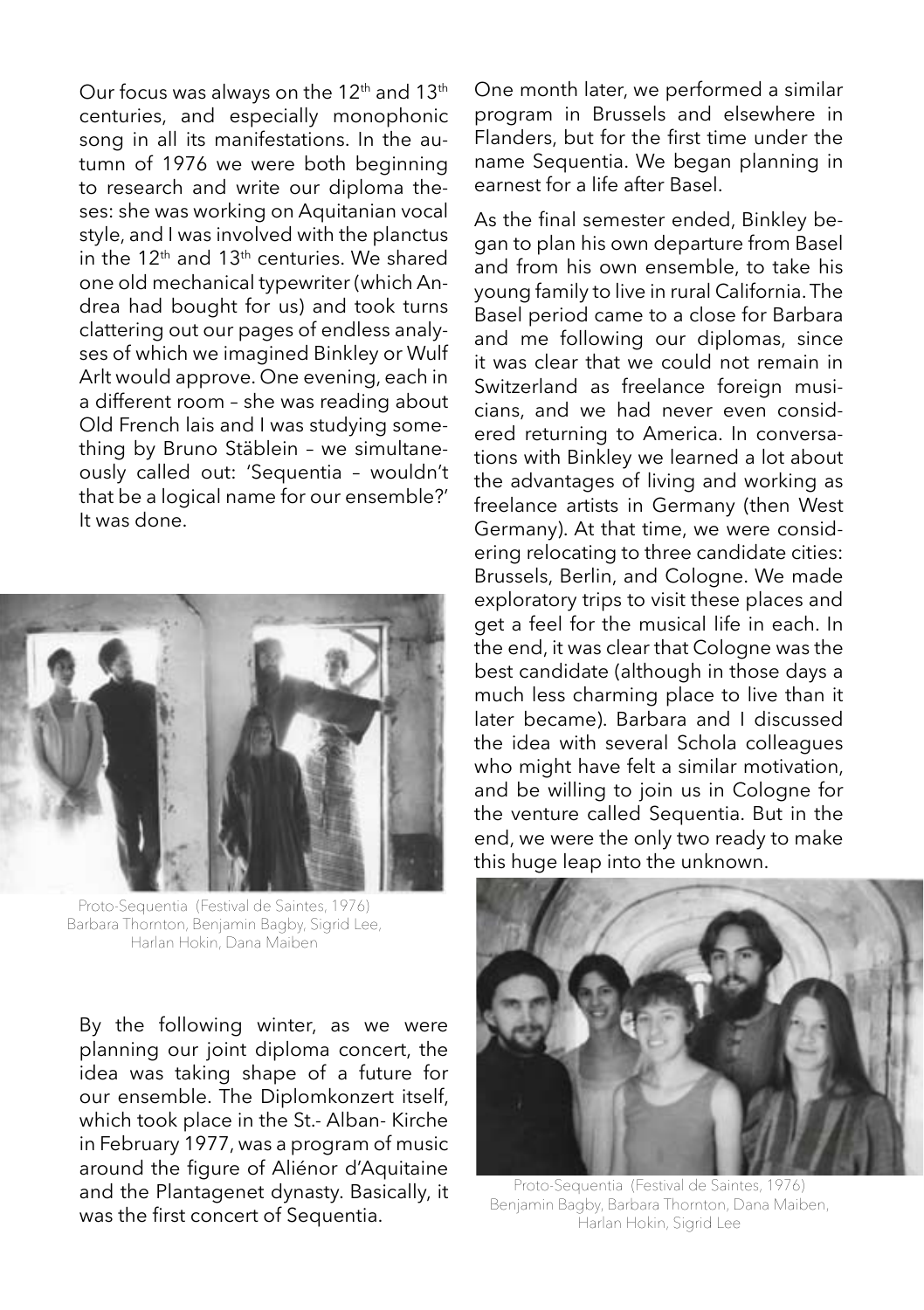Once in Cologne, we were joined by lutenist Paul Shigihara Haltod, who was studying lute with Michael Schaeffer at the Musikhochschule, and in the following year by the Dutch string player Margriet Tindemans, whom we had contacted after hearing Binkley praise her playing. She lived in Maastricht, not far from Cologne. This was the first form of the ensemble, although both Paul and Margriet were still finishing diplomas and could not always be free for concerts. We made a conscious effort to remain totally available for freelance musical work within the framework of the ensemble, and did not look for employment elsewhere. This city had been chosen for its flourishing musical scene (especially in early music and new music), its ideal location in Europe, its 12 romanesque churches, and the presence of the Westdeutscher Rundfunk, at that time Germany's most active

The first concerts (in Cologne, Göttingen, Hamburg and Geneva) took place in the winter of that year, with an ensemble of four: two voices, lute and vielle. This disposition of the ensemble looked suspiciously similar to that of the Studio, and one wag even remarked that Sequentia was simply a clone ensemble, but pitched a fourth lower. On the contrary, we pursued programming concepts, sound ideals and instrumental usages which were totally unlike those of our former teachers (but with whom we remained on very cordial terms). The first new program was entitled 'Tradition and Avant-Garde in 13<sup>th</sup> Century France'. Through our contacts with Cologne's flourishing new music scene (Johannes Fritsch, Walter Zimmermann, Kevin Volans, and others in the circle around Stockhausen), we found a large industrial loft in the center of the city, which remained the ensemble's



Sequentia (concert in Milano, 1978) Crawford Young, Margriet Tindemans, Barbara Thornton, Benjamin Bagby

center for early music production. The move from Basel was completed in September, 1977, just as a period of intense anxiety was beginning in Germany, caused by the RAF terrorists.

and ours for the next 23 years. The incredibly low rent made it possible for us to survive those difficult and impoverished first years. It is now used by my colleague, Norbert Rodenkirchen, but Sequentia sometimes still rehearses in that space, forty years later.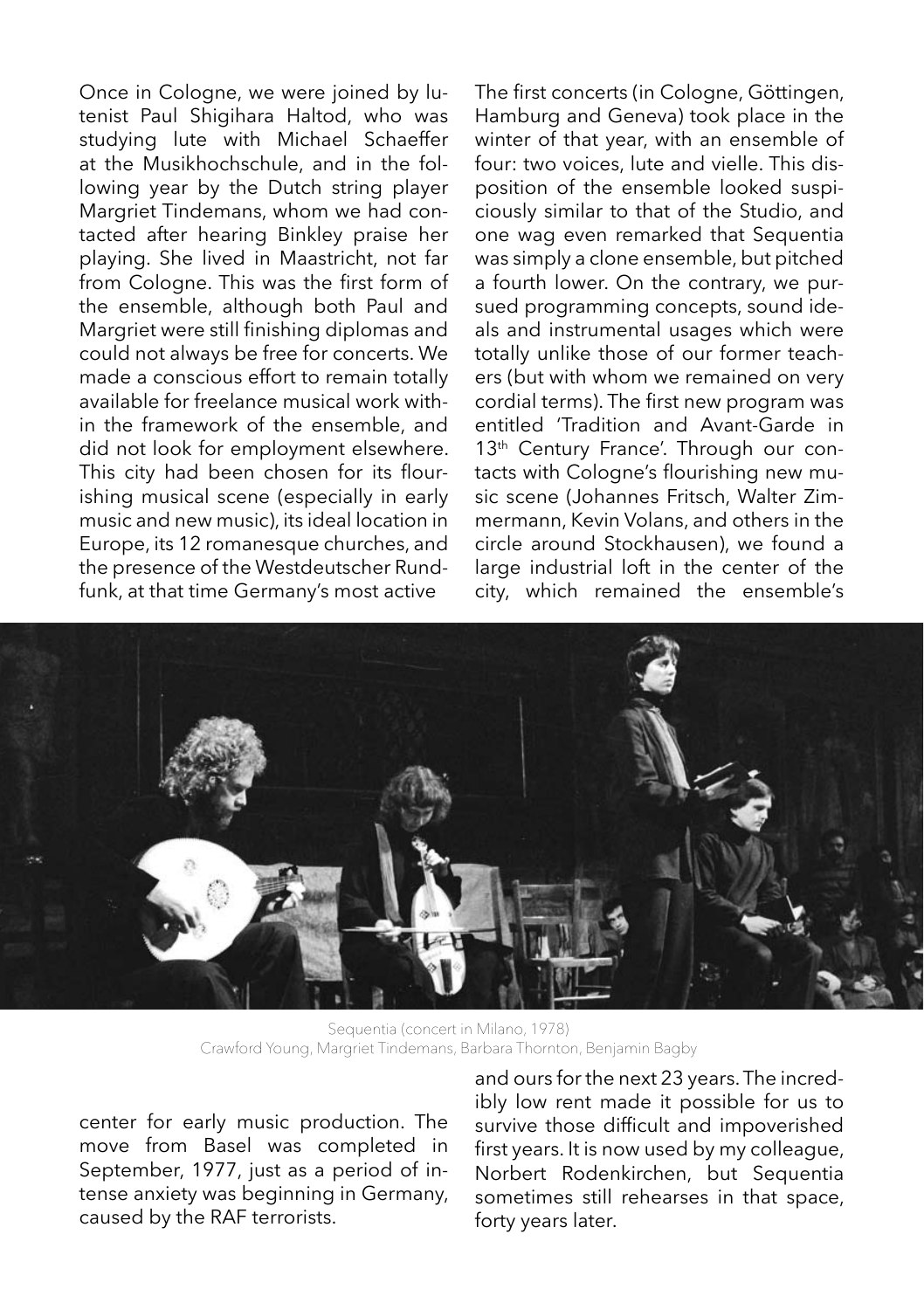In 1978 and 1979, the ensemble expanded to perform vocal polyphony from Aquitaine, English songs of the 13<sup>th</sup> century, a new program of music from the Angevin empire, and vocal works from Notre-Dame de Paris. Lutenist Paul Shigihara withdrew after one year, to follow his lute studies full-time (and jazz guitar – eventually he became the guitar soloist of the WDR Big Band) and Crawford Young joined the ensemble in summer 1978, remaining for three years. After his departure, we no longer used the Iute on a regular basis, and the ensemble sound shifted towards voices, harp and vielle. including the organetto and symphonia, and I began a serious study of the medieval harp. New instruments were introduced, Among the many colleagues who performed with Sequentia during the early years (1977-1981), I should also mention Mary Springfels & Rosamund Morley (vielles), David Hart (flute), and Candace Smith, Harlan Hokin, Dominique Vellard and Paul Hillier (voices).

Thanks to the good offices of Schola director Peter Reidemeister, we were able to receive grants for several research and performance residencies at the Herzog August Bibliothek in Wolfenbüttel (Germany), one of the greatest research libraries in Europe.

A new phase in the ensemble's existence had begun. By late 1981, four years after leaving Basel, Sequentia was performing extensively in Europe and North America, and the first LP recording for the Deutsche Harmonia Mundi label was planned for 1981 ('Spielmann und Kleriker'). This was also the period in which Sequentia began a long and fruitful relationship with the Goethe-Institut, with concert tours in Europe, India & Pakistan, the Middle East, North Africa, South America, Australia and Japan/Korea. In 1981 began a longterm project (in co-production with the

WDR Köln) to perform and record the works of Hildegard von Bingen. The core ensemble began touring as a trio (voices, harp, fiddle), a formation which would remain fundamental to touring programs during the following 20 years and more.

Throughout those first years, we maintained close contact with the Schola and with our former teachers and many fellow students. In Basel, Sequentia performed a new Notre-Dame program (developed in Wolfenbüttel) together with a Schola chant choir (conducted by Christopher Schmidt) in 1979, and then returned in 1980, for the first time hosted by the Freunde Alte Musik Basel, with the program 'Dante and the Troubadours'. With many subsequent visits to Basel for performing, teaching and participating in juries, it was the beginning of a new relationship which has flourished to this day.

Paris, March 2017